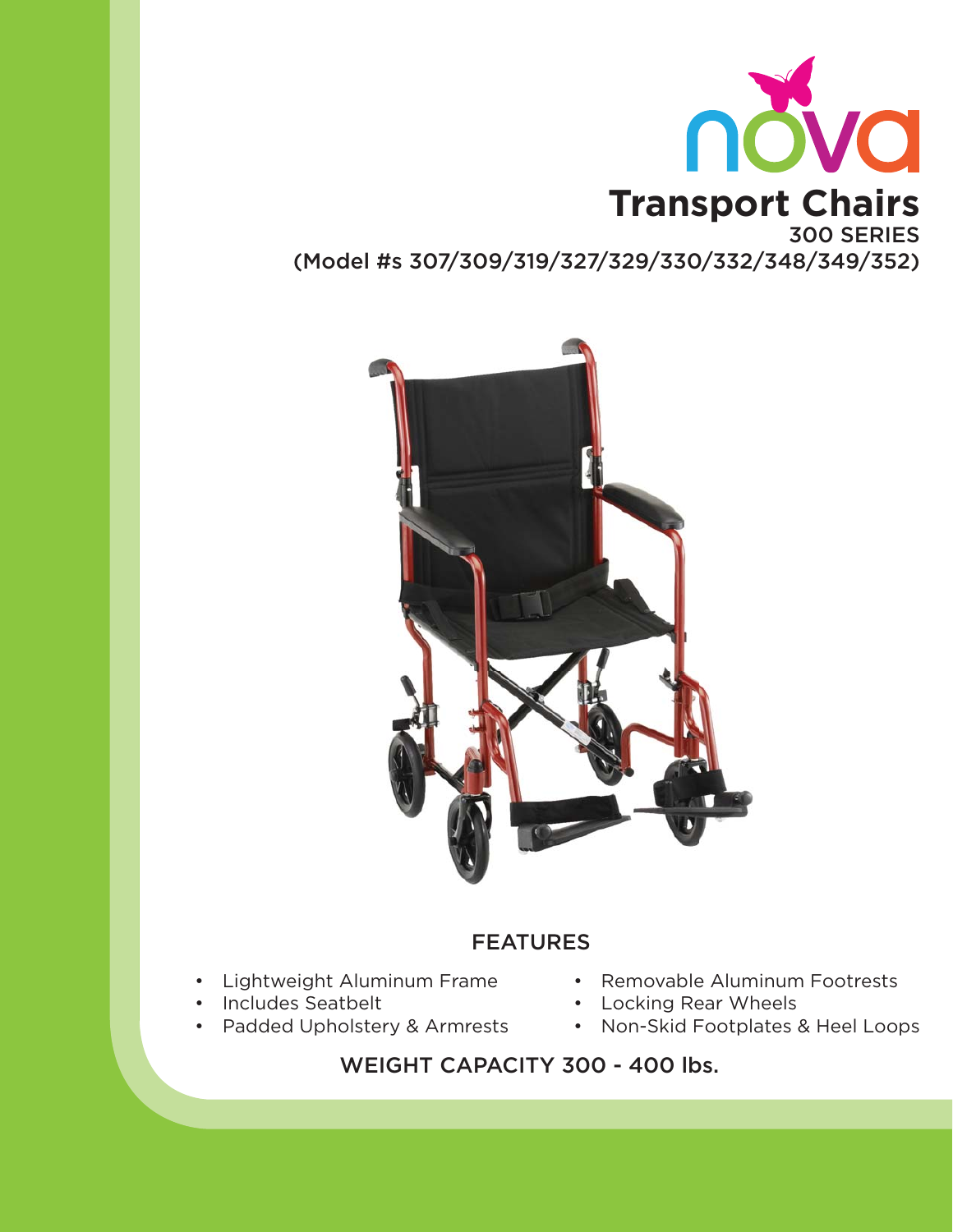#### OWNER'S MANUAL

#### **OWNER**

YOU MUST READ THIS MANUAL BEFORE USING THIS PRODUCT

#### **DEALER**

YOU MUST SUPPLY THE OWNER WITH THIS MANUAL

# WARNINGS

**DO NOT** Use this product without first reading and understanding this manual.

**DO NOT** Use this equipment without first reading and understanding Nova's terms.

If you are unable to understand the, CAUTIONS, TERMS AND CONDITIONS, AND INSTRUCTIONS, then contact a healthcare professional, dealer, lawyer, or a qualified technician before attempting to use this product - OTHERWISE INJURY OR DAMAGE MAY RESULT.

By using or continuing to use this product, YOU ARE AGREEING TO THE NOVA TERMS AND CONDITIONS detail at www.NovaMedicalProducts.com.

For questions regarding this manual or the product, please contact us below.

Distribution Center Nova Medical Products 8730 West 50<sup>th</sup> Street McCook, IL 60525

Corporate Office Nova Medical Products 1470 Beachey Place Carson, CA 90746

1-800-557-6682

**www.NovaMedicalProducts.com**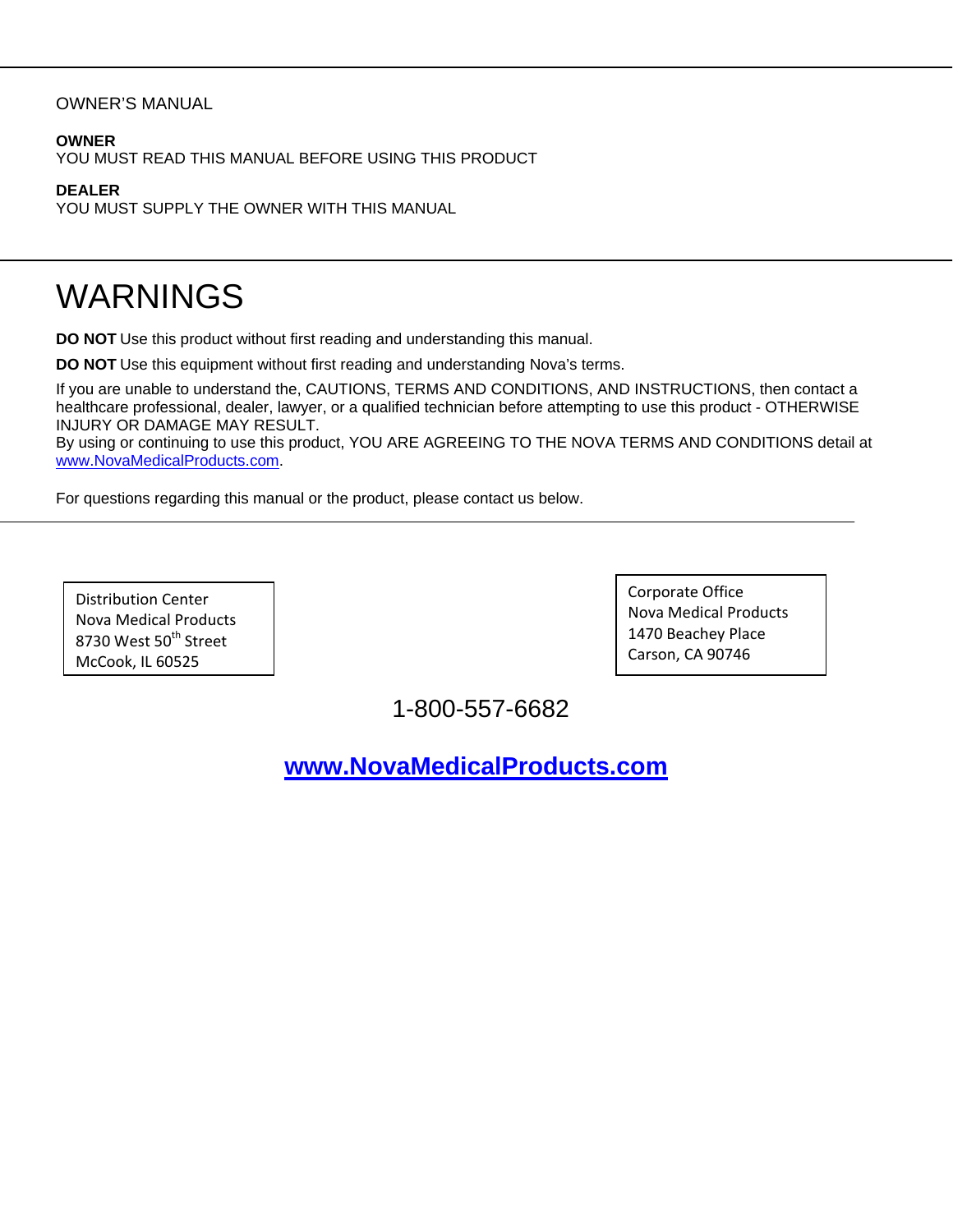# WARNING



Failure to follow any or all safety instructions may result in serious injury or death.

• DO NOT ADJUST, MAINTAIN, OR OPERATE THIS TRANSPORT CHAIR WITHOUT READING, UNDERSTANDING, AND FOLLOWING, THE PROPER INSTRUCTIONS INCLUDED WITH THIS PRODUCT

- User weight not to exceed 300 lbs. (Model #s 307/309/319/327/329/330/349/352)
- User weight not to exceed 250 lbs. (Model # 348)
- User weight not to exceed 400 lbs. (Model # 332)
- **ALWAYS** operate the chair with the back support in the upright locked position.
- **ALWAYS** secure the user to the chair using the seat belt.
- **ALWAYS** ensure that all grips and textured surfaces are secure before pushing, pulling, or placing weight on such surfaces.
- **ALWAYS** perform the initial product inspection and all follow-up inspections before using the product.
- **ALWAYS** engage the wheel locks upon entering or leaving the transport chair.
- **ALWAYS** test the push handles to make sure that both push pins are securely in place before sitting in the chair
- **DO NOT** allow user to enter or exit chair without caregiver standing behind the chair with a secure grip on both handles.
- **DO NOT** operate this transport chair on streets or roadways.
- **DO NOT** stand on or put pressure on footrests when entering or exiting the transport chair.
- **DO NOT** use the wheel locks to slow your descent down an incline.
- **DO NOT** change directions when going down an incline. This may cause instability.
- **DO NOT** scoot on or operate the chair without an assistant maintaining a secure grip from behind the chair.
- **DO NOT** sit on chair unless the product is fully open and in its normal usable position.
- **DO NOT** use ramps or operate the product on inclines greater than 9 degrees of slope.
- **DO NOT** operate on stairs, moving walkways, escalators, roads, streets, or highways (Use extreme caution when operating product in crowded areas or outdoors).
- **DO NOT** operate the chair in bad weather or when ground conditions may impair traction, such as ground with water, oil, ice, gravel, or any other slippery or unstable substance.
- **DO NOT** attempt to cross curbs, bumps, trenches, or other uneven surfaces. Doing so may tip over the product. Operate product only on smooth well-maintained surfaces.
- **DO NOT** attempt to reach objects while using product as this requires you to move your weight, and can cause the product to tip over.
- **DO NOT** reach for objects, as this requires you to move your weight, and can cause the product to tip over.
- **DO NOT** pick up objects from the floor, as this requires you to move your weight, and can cause the product to tip over.
- **DO NOT** tilt the wheelchair while occupied.
- **DO NOT** use the wheel locks as brakes, nor attempt to stop a moving product be engaging the wheel locks.
- **DO NOT** attempt to lift the product by pulling on any removable part or surface.
- **DO NOT** stand on the product, the product frame, or any other part of the product.
- **DO NOT** use the footrests as a platform. When attempting to enter or exit the product, ensure that the footrests are in the upward, unusable position.
- **DO NOT** carry heavy weight while occupying the product. The product is not designed for additional weight, and is not balanced to accommodate additional weight.
- **DO NOT** lift weights or exercise while occupying the product.
- This transport chair has not been approved as a seat surface to be used within a vehicle.
- Transport chair must be on a level surface when transferring user to or from seat.
- Footrests should be no less than 2 1/2 inches from the floor/surface.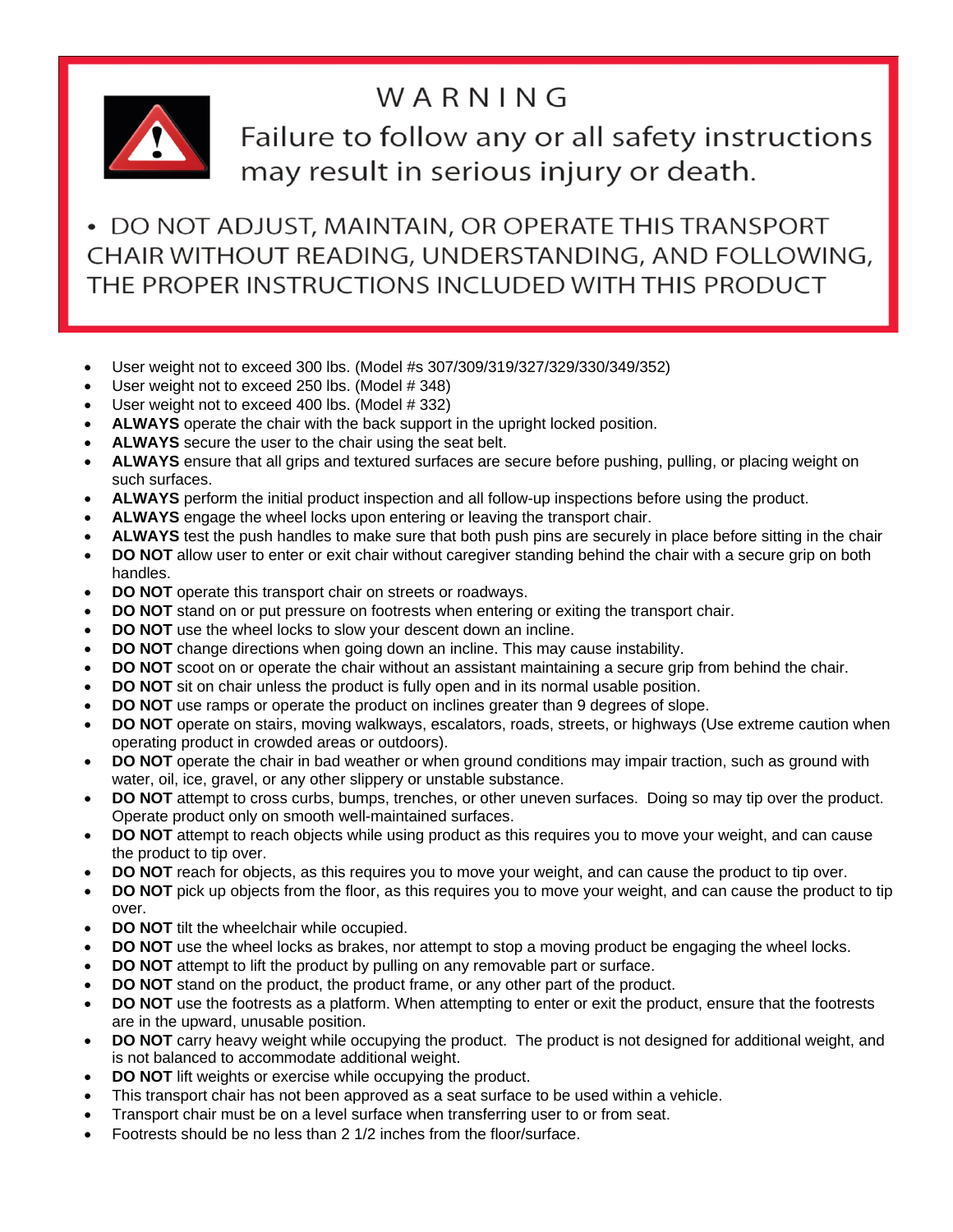# **OPERATING INSTRUCTIONS**

#### **Assembly**

#### **To Unfold**

- 1. Remove chair from the box and place it on the ground. Remove any cardboard protection and the plastic from the wheels.
- 2. Bring the folding push handles upward fully to enlarge and lock the push pins into the frame of the chair.
- 3. Place both hands on the upholstery just to the inside of the seat tubes and push down and out until the seat is fully opened. Your fingers could be pinched, therefore, be sure both hands and all fingers are flat on the upholstery. Do not allow fingers to grab or reach the black tubes that secure the seat. Continue to push down and outward until tubes engage into the seat supports. (Warning: failure to upholster could lead to possible hand or finger injury. Please call Nova customer service if you have any questions.)

#### **To Fold**

- 1. Pull upward on the middle of the seat from the front and rear until the chair is completely folded.
- 2. Release and fold down the back/push handles by pushing down on the release paddle and allowing the handles to come down into a folded position.

#### **To Attach the Footrests**

- 1. First determine the left and right side by folding down the footplate and placing them in front of the seat. The footplates should be facing each other and directly in front of the seat.
- 2. Place the attachment plates with holes above the pegs and slowly lower the holes onto both pegs.
- 3. Swivel the footrests inward until the silver release lever engages and locks the footrest into the forward position.

#### **To Remove the Footrests**

- 1. Push the silver release lever inward to release the footrests from the forward position.
- 2. Swivel outward and lift the footrests from the footrest pegs.

#### **To Adjust the Footrest Height For Models 307/309/319:**

- 1. Locate tool wrench included with the footrests.
- 2. Turn wheels so they are in the "wheeled" position (as pictured).
- 3. Use the tool wrench to slightly loosen the silver hex screw located on the bottom of the footrests by turning the screw left.
- 4. Pull on the footplate to desired length. Footrests should be a minimum of 2 1/2" from the ground to ensure proper clearance.
- 5. Re-tighten the hex screw.
- 6. Repeat on other side.

#### **For Models 327/329/330/332/348/349/352:**

- 1. Remove height adjustment knob by turning counter clockwise.
- 2. Adjust the inner tube to desired height and line up hole on inner telescoping tube with outer hole.
- 3. Screw adjustment knob back into the adjustment leg and tighten.

### **To Use Hand Brakes (Models 330/332/352)**

The hand brake is to be used for speed control only. Squeeze up on the hand brake to control the speed. **Use the wheel brake when entering or exiting the chair.** 

#### **Engage the Park Brake**

Push down on the black ball shaped knob located at the rear of the hand brake handles. The handle will lock into a downward position when properly engaged. Pull up on the hand brakes to release the brakes.

#### **How to Adjust the Brakes**

Note: The braking system on your new Transport Chair with Hand Brakes has been preset from the factory. If you need to adjust the tension of your brakes, you can adjust them by the following:

#### **Hand Brake is Too Loose**.

Loosen the tension adjustment screw locking nut and turn the screw one full turn clockwise (as viewed from standing at the back of the transport chair). If this does not correct the adjustment, repeat one full turn at a time until you have adjusted your brakes. Then make sure the locking nut is spun tight against the housing to prevent the screw from loosening.

#### **Hand brake is Too Tight.**

Same as the procedure above except turn the screw counter clockwise.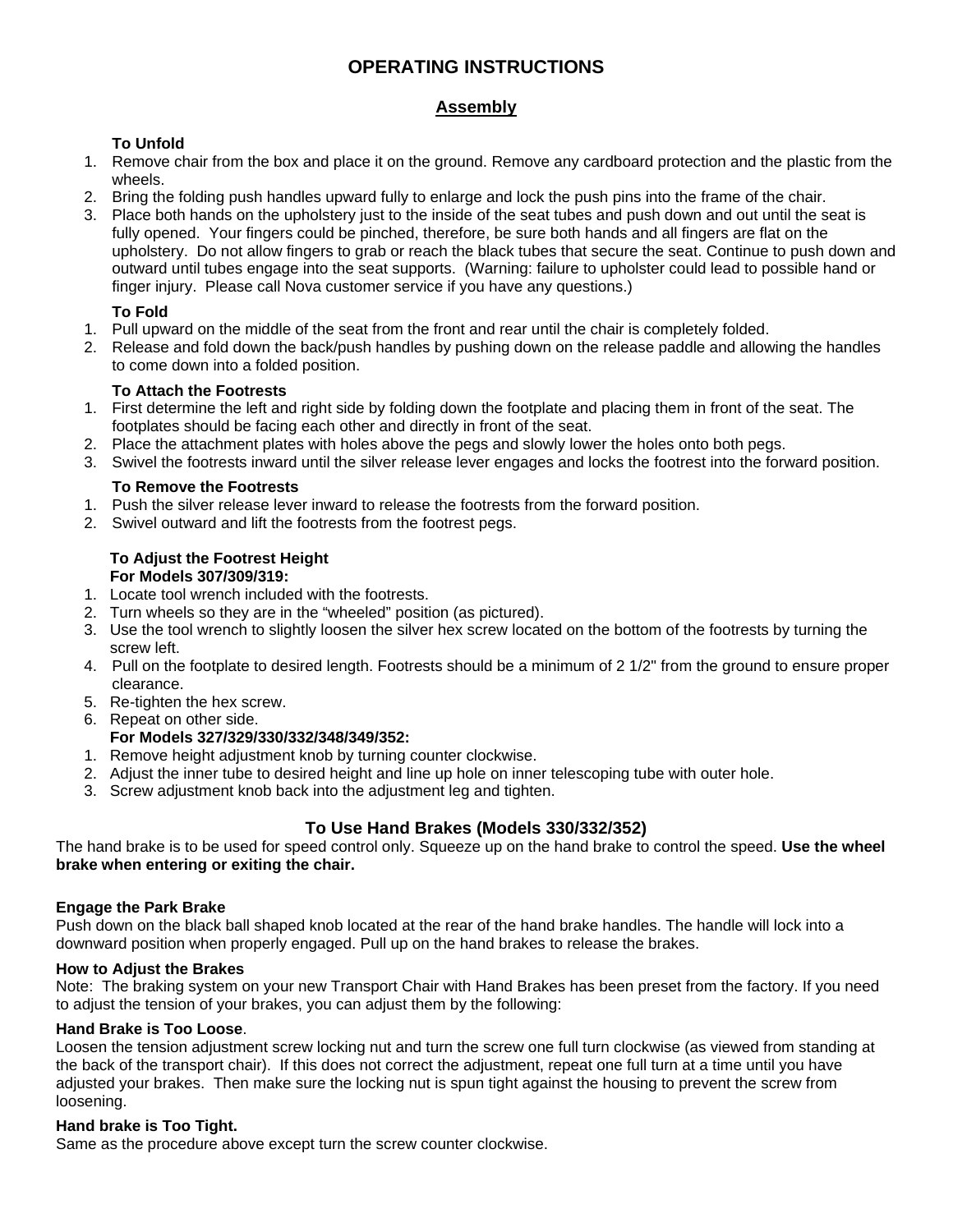# **USER INSTRUCTIONS**

#### **To Sit Down**

- 1. Engage the rear wheel locks so that the wheels by pushing down on the brake handle until the brake shoe presses firmly on the wheel and prevents the chair from rolling.
- 2. Flip the footrests into an upright position so that the user can stand between the footrests with the back of their legs touching the seat upholstery.
- 3. From behind the chair assist the user by slowly lowering them into the chair.

#### **To Rise from Seated Position**

- 1. Engage the rear wheel locks so that the wheels by pushing down on the brake handle until the brake shoe presses firmly on the wheel and prevents the chair from rolling.
- 2. Flip the both footrests into an upright position.
- 3. Place both feet firmly on the ground and rise slowly from the chair with the assistance of a care giver.

#### **To Transfer from Seated Position (Model #s 349/352/332)**

- 1. Place the chair along side of the desired seating device.
- 2. Engage the rear wheel locks so that the wheels by pushing down on the brake handle until the brake shoe presses firmly on the wheel and prevents the chair from rolling.
- 3. Remove or flip back the arm on the side of the transfer by pressing on the plastic covers located on the front and rear of the arm.
- 4. Release the footrests and swing them to the outer sides of the chair frame or flip both footplates upward to a vertical position.
- 5. Carefully transfer from the chair to desired seating area with the assistance of a caregiver.

#### **General Care**

Wipe all metal parts at least once a week using a soft cloth. Dry chair immediately if it is exposed to moisture. Abrasive cleaners or materials will scratch the surface of the chair.

#### **Tires**

Minimal maintenance is required for rubber tires. Wipe with a damp cloth occasionally. If tires become cracked or worn, replace immediately.

#### **Front Casters**

Inspect casters periodically and lubricate them when necessary. To lubricate, remove the fork and grease the caster bearings. Remove the wheel from the fork and grease the wheel bearings. The wheel and fork can be reassembled by tightening the nuts until there is no play remaining, but the wheel rolls freely. The fork will revolve freely when adjusted correctly. The caster will utter if the nut is too loose or be difficult to steer if the nut is too tight.

#### **Wheels**

Inspect monthly for correct tightness. If the wheel seems to be loose or wobbly, release the lock nut and tighten the axle bolt. Lean chair to one side and spin adjusted wheel to check for correct adjustments.

#### **Wheel Locks**

Wheel locks should be checked for correct locking action before actual use. Pushing the handle completely forward activates the wheel locks. If the wheel locks are working correctly they will be embedded into the tire at least 1/8". To adjust wheel locks, loosen nut on carriage bolt. Slide clamp toward rear wheel until lock shoe is embedded at least 1/8" into rear tire when lock handle is engaged. Tighten nut to secure into position.

- **Do not attempt to repair the transport chair yourself.**
- **Call the store where you purchased the transport chair. Most dealers do repairs and will re-order parts for you.**
- **If your dealer is unable to help you, please call Nova at (800) 557-6682.**